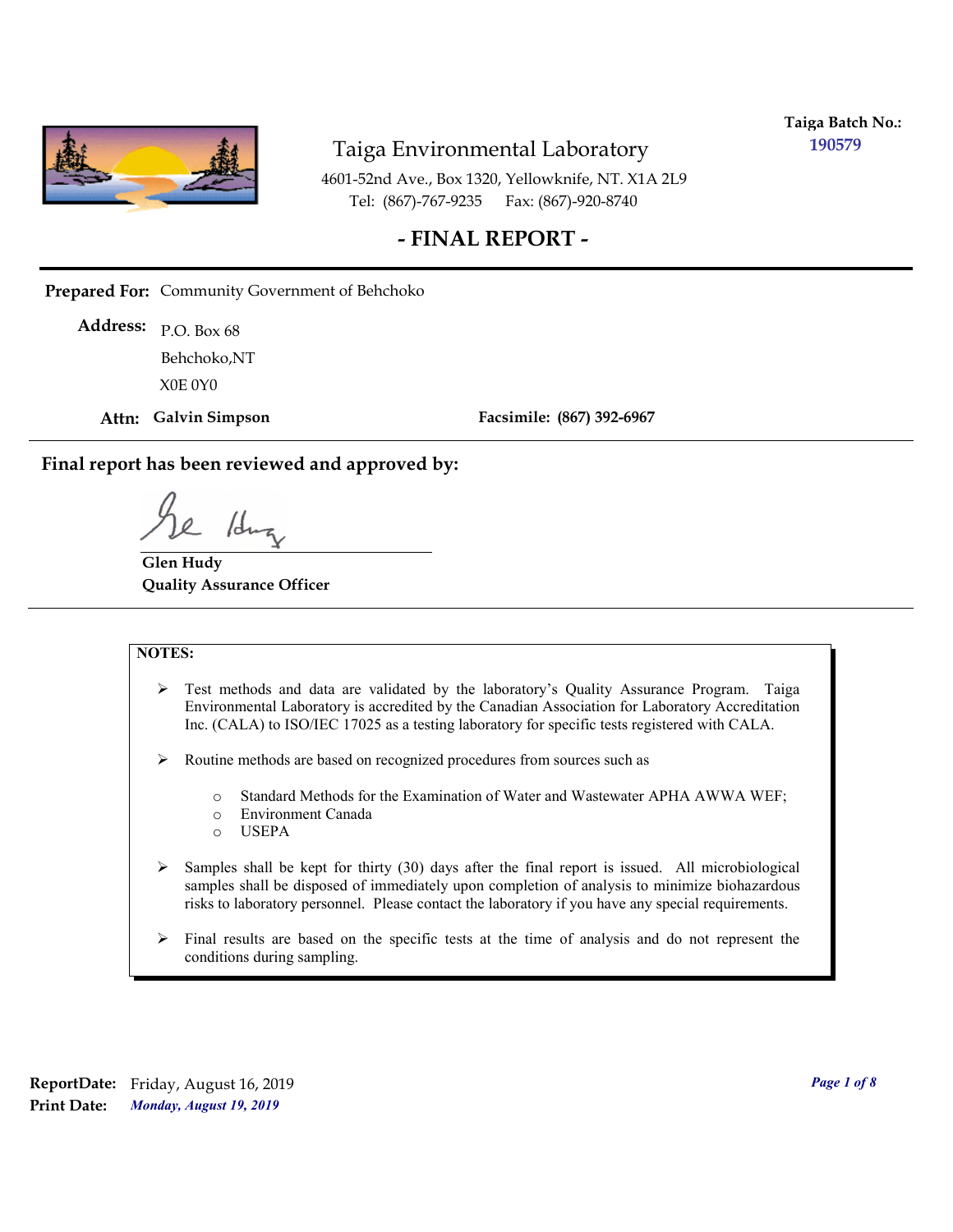

4601-52nd Ave., Box 1320, Yellowknife, NT. X1A 2L9 Tel: (867)-767-9235

**Taiga Batch No.: 190579**

# **- CERTIFICATE OF ANALYSIS -**

#### **Client Sample ID: SNP R3** Taiga Sample ID: 001

| <b>Report Status:</b>        | Final      |
|------------------------------|------------|
| Location:                    | Rae Lagoon |
| <b>Sampling Time:</b>        | 10:30      |
| Sampling Date: 24-Jul-19     |            |
| Received Date: 24-Jul-19     |            |
| <b>Sample Type: Sewage</b>   |            |
| Client Project: W2014L3-0002 |            |

| <b>Test Parameter</b>           | <b>Result</b>  | Detection<br>Limit | Units     | Analysis<br>Date | Analytical<br>Method* | <b>Qualifer</b> |
|---------------------------------|----------------|--------------------|-----------|------------------|-----------------------|-----------------|
| <b>Inorganics - Nutrients</b>   |                |                    |           |                  |                       |                 |
| Biochemical Oxygen Demand       | $\overline{4}$ | $\overline{2}$     | mg/L      | 24-Jul-19        | SM5210:B              |                 |
| <b>CBOD</b>                     | $\overline{4}$ | $\overline{2}$     | mg/L      | 24-Jul-19        | SM5210:B              |                 |
| Chemical Oxygen Demand          | 124            | 5                  | mg/L      | 06-Aug-19        | SM5220:D              |                 |
| Nitrogen, Total                 | 4.88           | 0.06               | mg/L      | 28-Jul-19        | ISO/TR 11905:1997(E)  |                 |
| <b>Inorganics - Physicals</b>   |                |                    |           |                  |                       |                 |
| Alkalinity, Total (as CaCO3)    | 136            | $0.4\,$            | mg/L      | 24-Jul-19        | SM2320:B              |                 |
| pH                              | 7.38           |                    | pH units  | 24-Jul-19        | SM4500-H:B            |                 |
| Solids, Total Suspended         | $\,8\,$        | $\mathfrak{Z}$     | mg/L      | 01-Aug-19        | SM2540:D              |                 |
| <b>Major Ions</b>               |                |                    |           |                  |                       |                 |
| Nitrate+Nitrite as Nitrogen     | 0.62           | 0.01               | mg/L      | 25-Jul-19        | SM4110:B              |                 |
| Microbiology                    |                |                    |           |                  |                       |                 |
| Coliforms, Fecal                | 16             | $\mathbf{1}$       | CFU/100mL | 24-Jul-19        | SM9222:D              |                 |
| <b>Organics</b>                 |                |                    |           |                  |                       |                 |
| Hexane Extractable Material     |                | 2.0                | mg/L      |                  | <b>EPA1664A</b>       | 16              |
| <b>Subcontracted Inorganics</b> |                |                    |           |                  |                       |                 |

*Monday, August 19, 2019* **Print Date: ReportDate:** Friday, August 16, 2019 *Page 2 of 8*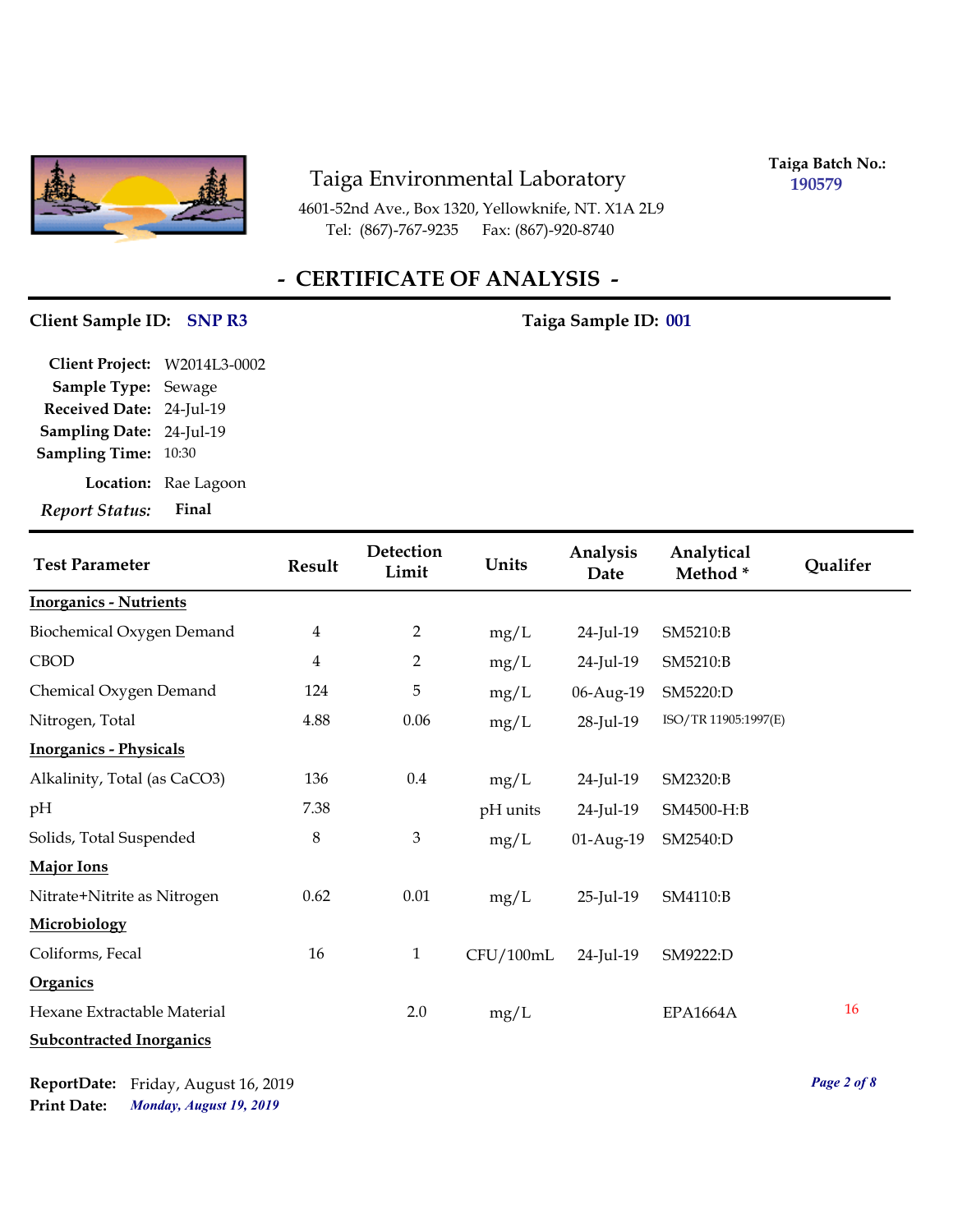

**Taiga Batch No.: 190579**

4601-52nd Ave., Box 1320, Yellowknife, NT. X1A 2L9 Tel: (867)-767-9235 Fax: (867)-920-8740

## **- CERTIFICATE OF ANALYSIS -**

| Client Sample ID: SNP R3       | Taiga Sample ID: 001 |         |           |           |                   |     |
|--------------------------------|----------------------|---------|-----------|-----------|-------------------|-----|
| Phosphorous, Total             | 0.996                | 0.020   | mg/L      | 12-Aug-19 | APHA4500:P        | 224 |
| <b>Subcontracted Nutrients</b> |                      |         |           |           |                   |     |
| Ammonia as Nitrogen            | 1.830                | 0.050   | mg/L      | 01-Aug-19 | <b>SM4500 NH3</b> |     |
| <b>Trace Metals, Total</b>     |                      |         |           |           |                   |     |
| Aluminum                       | 329                  | 5       | $\mu g/L$ | 01-Aug-19 | EPA200.8          |     |
| Antimony                       | ~< 0.1               | 0.1     | $\mu g/L$ | 01-Aug-19 | <b>EPA200.8</b>   |     |
| Arsenic                        | 4.8                  | 0.2     | $\mu g/L$ | 01-Aug-19 | <b>EPA200.8</b>   |     |
| Barium                         | 35.1                 | $0.1\,$ | $\mu g/L$ | 01-Aug-19 | <b>EPA200.8</b>   |     |
| Beryllium                      | ~< 0.1               | 0.1     | $\mu g/L$ | 01-Aug-19 | <b>EPA200.8</b>   |     |
| Cadmium                        | ~< 0.1               | 0.1     | $\mu g/L$ | 01-Aug-19 | EPA200.8          |     |
| Cesium                         | ~< 0.1               | $0.1\,$ | $\mu g/L$ | 01-Aug-19 | EPA200.8          |     |
| Chromium                       | $0.7\,$              | $0.1\,$ | $\mu g/L$ | 01-Aug-19 | EPA200.8          |     |
| Cobalt                         | 1.3                  | 0.1     | $\mu g/L$ | 01-Aug-19 | EPA200.8          |     |
| Copper                         | $1.0\,$              | 0.2     | $\mu$ g/L | 01-Aug-19 | <b>EPA200.8</b>   |     |
| Iron                           | 2010                 | 5       | $\mu g/L$ | 01-Aug-19 | <b>EPA200.8</b>   |     |
| Lead                           | 0.2                  | $0.1\,$ | $\mu g/L$ | 01-Aug-19 | <b>EPA200.8</b>   |     |
| Lithium                        | 8.7                  | 0.2     | $\mu g/L$ | 01-Aug-19 | <b>EPA200.8</b>   |     |
| Manganese                      | 477                  | 0.1     | $\mu g/L$ | 01-Aug-19 | <b>EPA200.8</b>   |     |
| Molybdenum                     | 0.5                  | 0.1     | $\mu g/L$ | 01-Aug-19 | <b>EPA200.8</b>   |     |
| Nickel                         | 2.2                  | $0.1\,$ | $\mu$ g/L | 01-Aug-19 | <b>EPA200.8</b>   |     |
| Rubidium                       | 5.2                  | 0.1     | $\mu g/L$ | 01-Aug-19 | <b>EPA200.8</b>   |     |
| Selenium                       | ~< 0.5               | 0.5     | $\mu$ g/L | 01-Aug-19 | <b>EPA200.8</b>   |     |
| Silver                         | ~< 0.1               | 0.1     | $\mu g/L$ | 01-Aug-19 | <b>EPA200.8</b>   |     |
| Strontium                      | 97.7                 | $0.1\,$ | $\mu$ g/L | 01-Aug-19 | EPA200.8          |     |
| Thallium                       | ~< 0.1               | 0.1     | $\mu$ g/L | 01-Aug-19 | <b>EPA200.8</b>   |     |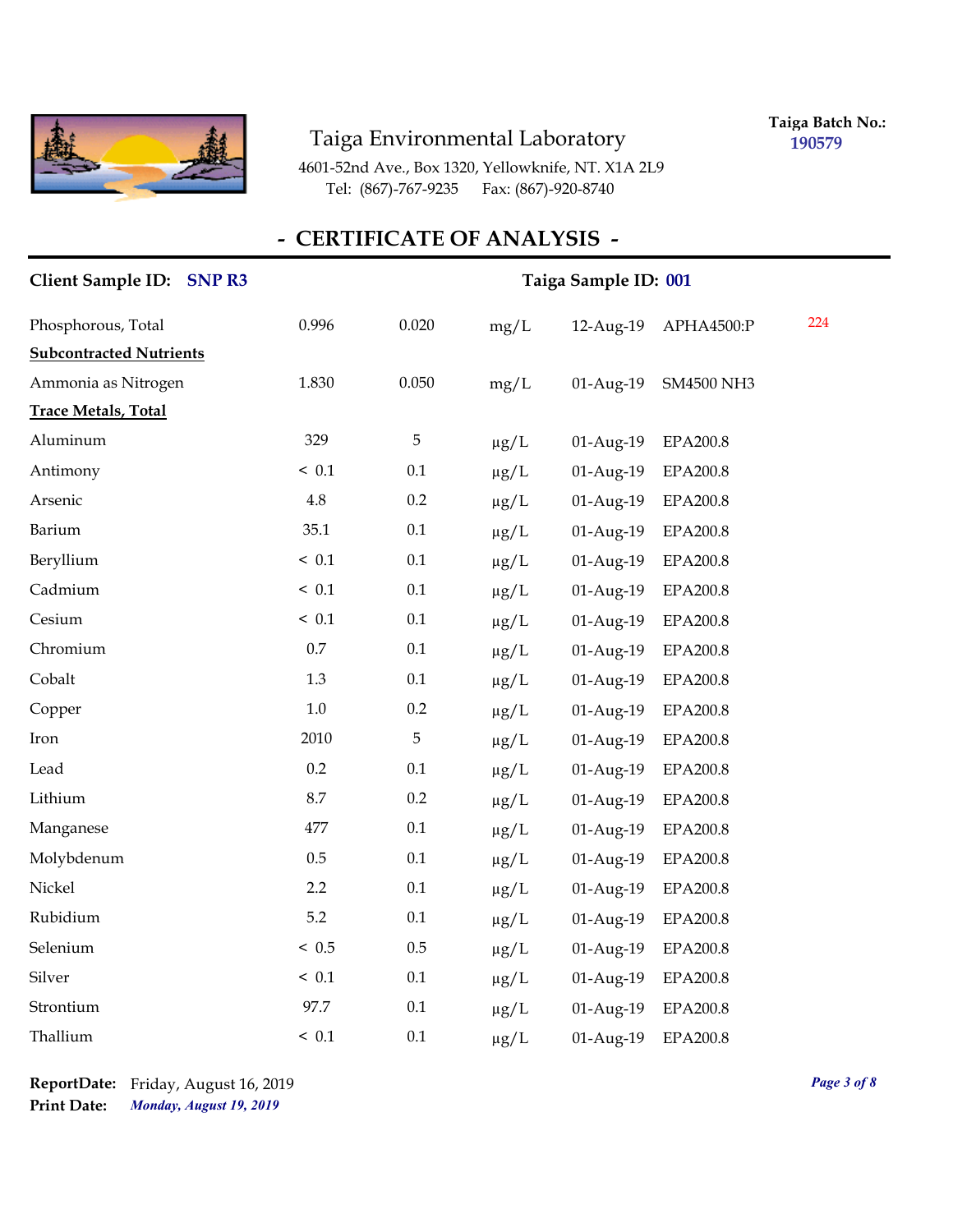

**Taiga Batch No.: 190579**

4601-52nd Ave., Box 1320, Yellowknife, NT. X1A 2L9 Tel: (867)-767-9235 Fax: (867)-920-8740

### **- CERTIFICATE OF ANALYSIS -**

| Client Sample ID: SNP R3 |      | Taiga Sample ID: 001 |           |              |          |  |  |
|--------------------------|------|----------------------|-----------|--------------|----------|--|--|
| Titanium                 | 12.1 | 0.1                  | $\mu$ g/L | 01-Aug-19    | EPA200.8 |  |  |
| Uranium                  | 1.4  | 0.1                  | $\mu$ g/L | $01-Aug-19$  | EPA200.8 |  |  |
| Vanadium                 | 1.2  | 0.1                  | $\mu$ g/L | $01$ -Aug-19 | EPA200.8 |  |  |
| Zinc                     | 13.8 | 5                    | $\mu$ g/L | $01-Aug-19$  | EPA200.8 |  |  |

*Monday, August 19, 2019* **Print Date: ReportDate:** Friday, August 16, 2019 *Page 4 of 8*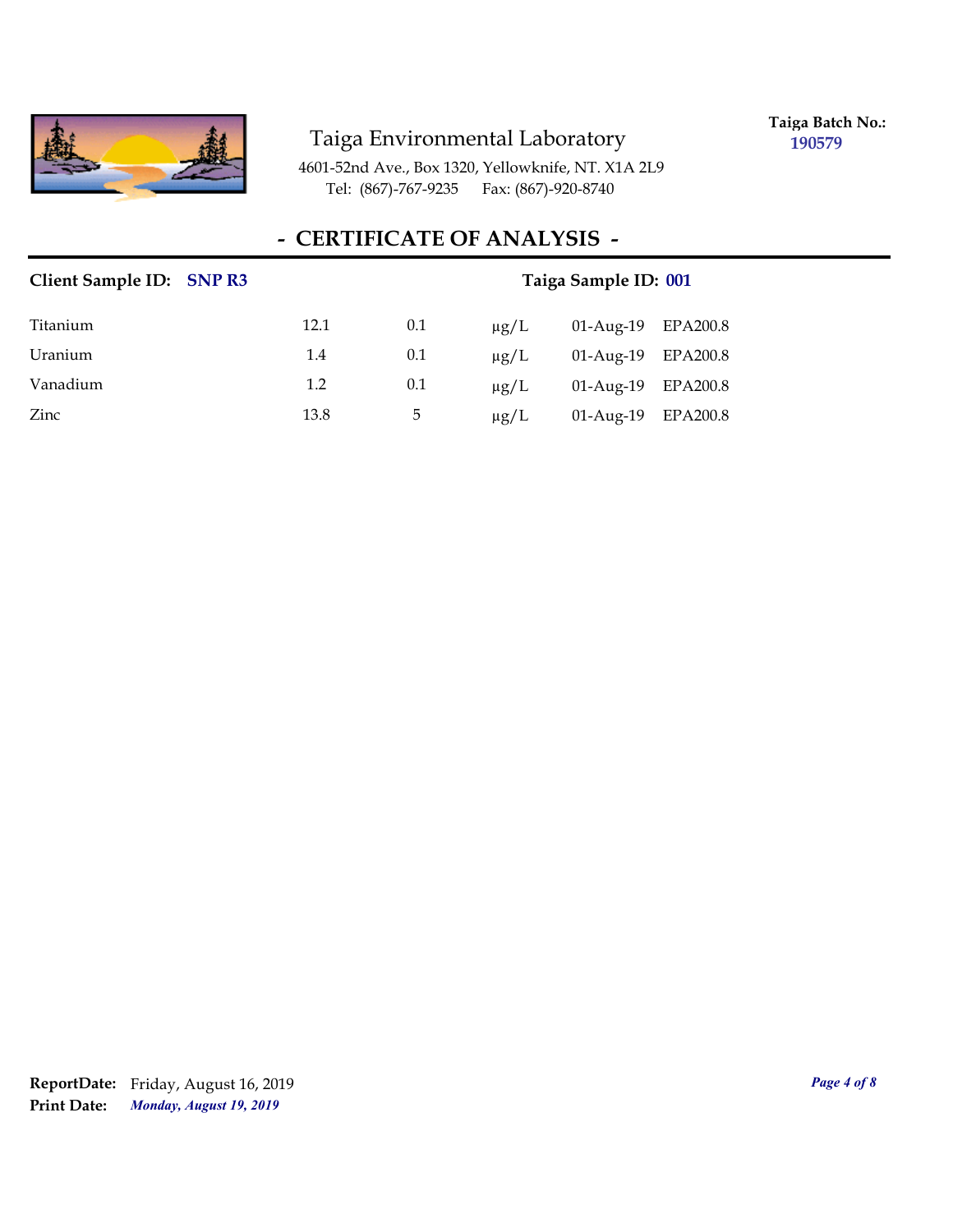

**Taiga Batch No.: 190579**

4601-52nd Ave., Box 1320, Yellowknife, NT. X1A 2L9 Tel: (867)-767-9235 Fax: (867)-920-8740

# **- CERTIFICATE OF ANALYSIS -**

#### Client Sample ID: SNP R4 Taiga Sample ID: 002

| <b>Report Status:</b>        | Final                |
|------------------------------|----------------------|
|                              | Location: Rae Lagoon |
| <b>Sampling Time:</b>        | 10:30                |
| Sampling Date: 24-Jul-19     |                      |
| Received Date: 24-Jul-19     |                      |
| Sample Type: Sewage          |                      |
| Client Project: W2014L3-0002 |                      |

| <b>Test Parameter</b>           | Result         | Detection<br>Limit | Units     | Analysis<br>Date | Analytical<br>Method* | Qualifer |
|---------------------------------|----------------|--------------------|-----------|------------------|-----------------------|----------|
| <b>Inorganics - Nutrients</b>   |                |                    |           |                  |                       |          |
| Biochemical Oxygen Demand       | $\overline{2}$ | $\overline{2}$     | mg/L      | 24-Jul-19        | SM5210:B              |          |
| <b>CBOD</b>                     | 2<br>$\,<\,$   | $\overline{2}$     | mg/L      | 24-Jul-19        | SM5210:B              |          |
| Chemical Oxygen Demand          | 97             | 5                  | mg/L      | 06-Aug-19        | SM5220:D              |          |
| Nitrogen, Total                 | 1.35           | 0.06               | mg/L      | 28-Jul-19        | ISO/TR 11905:1997(E)  |          |
| <b>Inorganics - Physicals</b>   |                |                    |           |                  |                       |          |
| Alkalinity, Total (as CaCO3)    | 64.7           | $0.4\,$            | mg/L      | 24-Jul-19        | SM2320:B              |          |
| pH                              | 7.13           |                    | pH units  | 24-Jul-19        | SM4500-H:B            |          |
| Solids, Total Suspended         | 24             | $\mathfrak{Z}$     | mg/L      | 01-Aug-19        | SM2540:D              |          |
| Major Ions                      |                |                    |           |                  |                       |          |
| Nitrate+Nitrite as Nitrogen     | 0.42           | 0.01               | mg/L      | 25-Jul-19        | SM4110:B              |          |
| Microbiology                    |                |                    |           |                  |                       |          |
| Coliforms, Fecal                | 94             | $\mathbf{1}$       | CFU/100mL | 24-Jul-19        | SM9222:D              |          |
| Organics                        |                |                    |           |                  |                       |          |
| Hexane Extractable Material     |                | 2.0                | mg/L      |                  | <b>EPA1664A</b>       | 16       |
| <b>Subcontracted Inorganics</b> |                |                    |           |                  |                       |          |
| Phosphorous, Total              | 0.0320         | 0.001              | mg/L      | 12-Aug-19        | APHA4500:P            |          |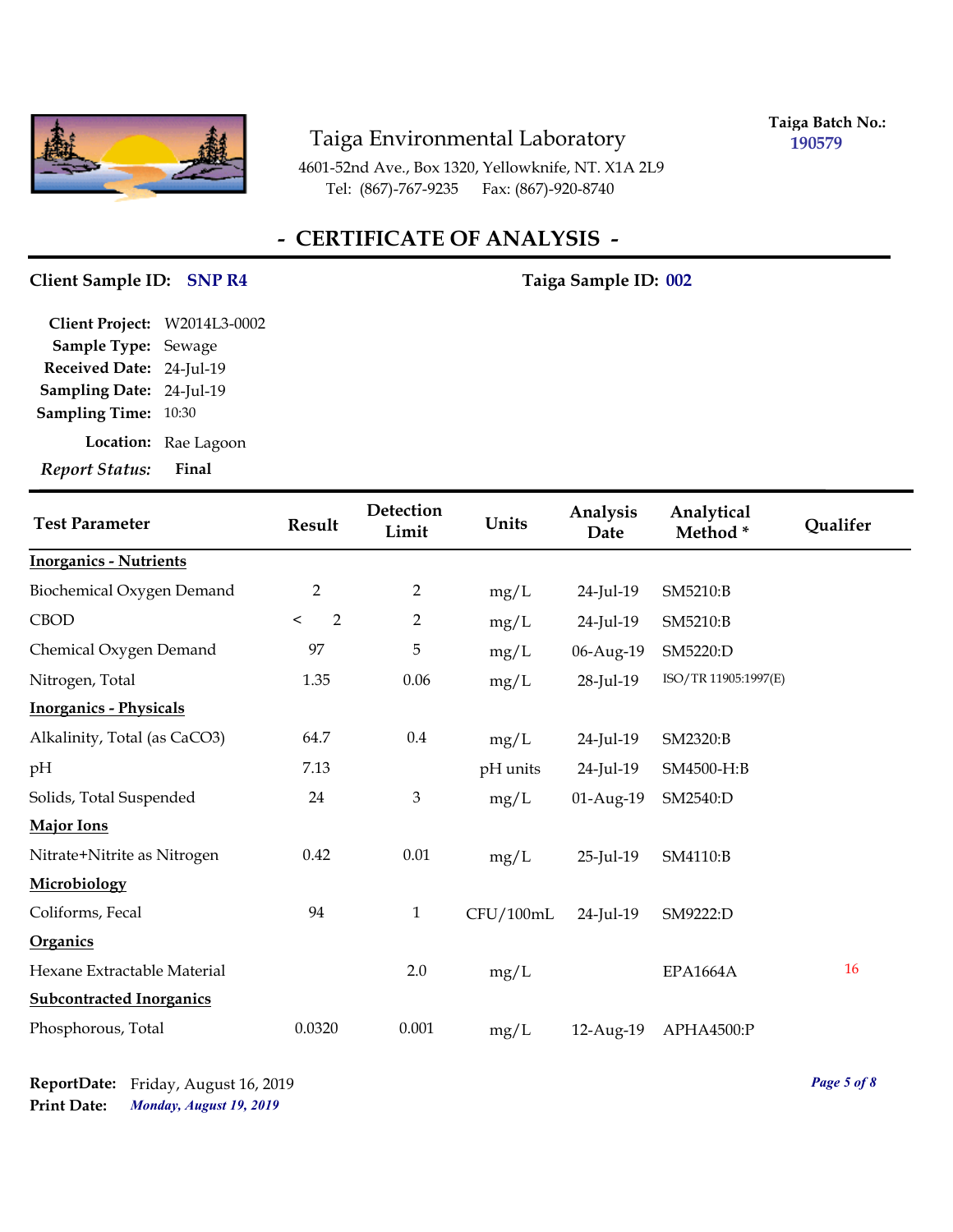

**Taiga Batch No.: 190579**

4601-52nd Ave., Box 1320, Yellowknife, NT. X1A 2L9 Tel: (867)-767-9235 Fax: (867)-920-8740

#### **- CERTIFICATE OF ANALYSIS -**

# **Client Sample ID: Taiga Sample ID: SNP R4 002 Subcontracted Nutrients** Ammonia as Nitrogen < 0.0500 0.050 mg/L 01-Aug-19 SM4500 NH3 **Trace Metals, Total** Aluminum 279 5 µg/L 01-Aug-19 EPA200.8 Antimony < 0.1 0.1 μg/L 01-Aug-19 ΕΡΑ200.8 Arsenic 2.8 0.2 µg/L 01-Aug-19 EPA200.8 Barium 20.5 0.1 μg/L 01-Aug-19 EPA200.8 Beryllium < 0.1 0.1 μg/L 01-Aug-19 EPA200.8 Cadmium < 0.1 0.1  $\mu$ g/L 01-Aug-19 EPA200.8 Cesium < 0.1 0.1 µg/L 01-Aug-19 EPA200.8 Chromium 0.8 0.1 µg/L 01-Aug-19 EPA200.8 Cobalt 0.6 0.1 μg/L 01-Aug-19 EPA200.8 Copper 0.5 0.2 μg/L 01-Aug-19 EPA200.8 Iron 1270 5 μg/L 01-Aug-19 EPA200.8 Lead 0.2 0.1 μg/L 01-Aug-19 EPA200.8 Lithium 5.4 0.2 µg/L 01-Aug-19 EPA200.8 Manganese 210 0.1 μg/L 01-Aug-19 EPA200.8 Molybdenum 0.2 0.1 µg/L 01-Aug-19 EPA200.8 Nickel 1.6 0.1 μg/L 01-Aug-19 ΕΡΑ200.8 Rubidium 1.7 0.1 µg/L 01-Aug-19 EPA200.8 Selenium < 0.5 0.5 μg/L 01-Aug-19 EPA200.8 Silver < 0.1 0.1  $\mu$ g/L 01-Aug-19 EPA200.8 Strontium 61.4 0.1  $\mu$ g/L 01-Aug-19 EPA200.8 Thallium < 0.1 0.1 µg/L 01-Aug-19 EPA200.8 Titanium 11.8 0.1  $\mu$ g/L 01-Aug-19 EPA200.8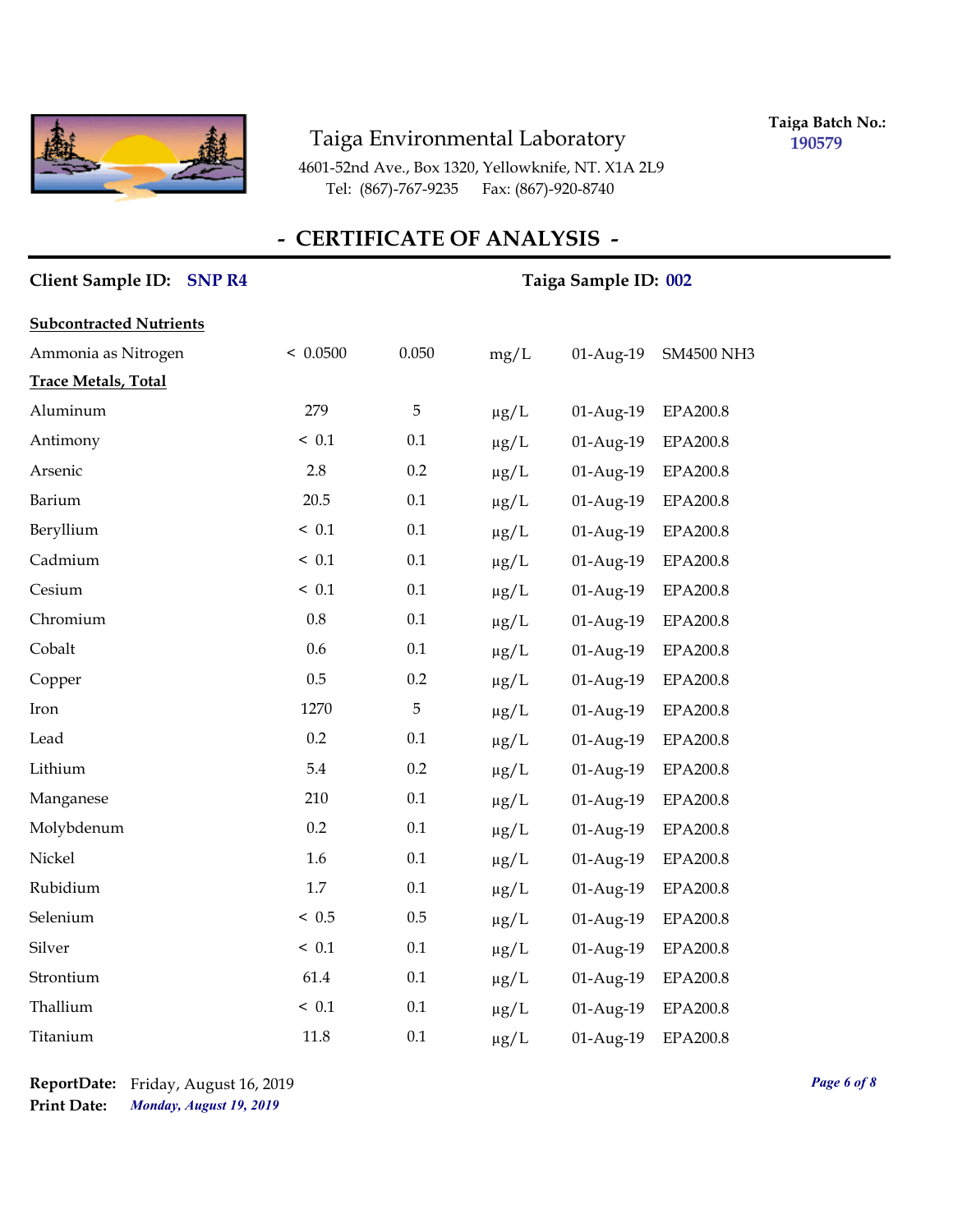

**Taiga Batch No.: 190579**

4601-52nd Ave., Box 1320, Yellowknife, NT. X1A 2L9 Tel: (867)-767-9235 Fax: (867)-920-8740

### **- CERTIFICATE OF ANALYSIS -**

| Client Sample ID: SNP R4 | Taiga Sample ID: 002 |     |           |                    |  |
|--------------------------|----------------------|-----|-----------|--------------------|--|
| Uranium                  | 0.2                  | 0.1 | $\mu$ g/L | 01-Aug-19 EPA200.8 |  |
| Vanadium                 | 0.9                  | 0.1 | $\mu$ g/L | 01-Aug-19 EPA200.8 |  |
| Zinc                     | 5.0<br>≺             | 5   | $\mu$ g/L | 01-Aug-19 EPA200.8 |  |

*Monday, August 19, 2019* **Print Date: ReportDate:** Friday, August 16, 2019